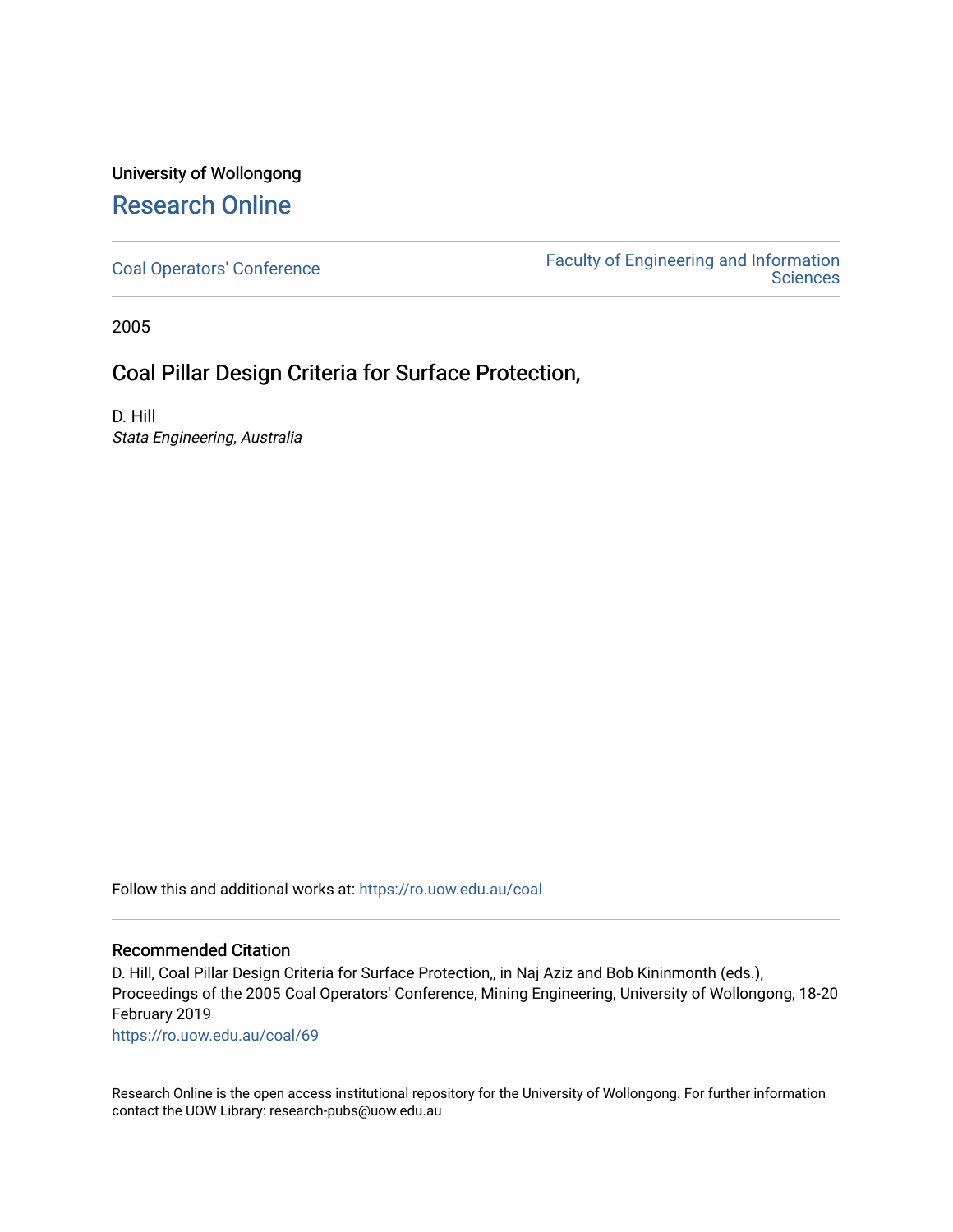# **Coal Pillar Design Criteria for Surface Protection**

**D Hill<sup>1</sup>**

#### **ABSTRACT**

Large areas of ground are permanently supported on coal pillars, both in extensive old workings and current drivages in active mining operations. Continued growth of civil infrastructure is resulting in more surface development above old bord and pillar mines and an increased need for mine development beneath existing surface structures and features. The result is a greater likelihood of conflict between miners, developers and regulatory bodies.

However, over the last 40 years there has also been significant improvement in the general level of understanding of pillar behaviour and stability, both in Australia and overseas. This paper examines some of the issues to be considered when undermining surface structures or undertaking surface development above old workings.

The Factor of Safety (FoS) methodology widely employed for the assessment of pillar stability is reviewed, including the key geometrical, geological and statistical concepts associated with the probability of pillar failure; local and international experiences are examined and significant parameters isolated. Common concerns are addressed in the context of actual practical experience, utilising a risk management approach. Recent advances in methods for the assessment of pillar stability are put forward, along with criteria for arriving at rational design outcomes.

### **INTRODUCTION**

Pillars serve two main roles: promoting the serviceability of underground roadways adjacent to areas of extraction (eg longwall chain pillars) and maintaining long-term regional stability (eg main heading pillars). These pillars are an operational constraint determining the amount of roadway development required. As such, the general need is to minimise pillar widths wherever possible, noting that overly-large coal pillars do not result in significant improvements in serviceability or enhanced regional stability. On the other hand, inadequately-sized pillars can cause major operational difficulties and large-scale rock mass instability, which may be manifested as discernible surface ground movement (ie subsidence), with impacts on other stakeholders.

Over 200 years of underground coal mining in Australia has resulted in large areas of ground supported on coal pillars, including very extensive old workings in generally inaccessible redundant mines and current drivages in active mining operations. Also, continuing growth (in terms of both size and complexity) of the civil infrastructure is resulting in more surface development above old bord and pillar mines, as well as the increasing need for mine development beneath existing, frequently sensitive, surface structures. The result is greater possibility of conflict between miners, developers and regulatory bodies, with the potential for sterilisation of underground coal resources and/or escalating surface development and infrastructure protection costs.

One positive factor has been the significant improvement in the general understanding of coal pillar behaviour and stability over the last 40 years, in Australia as well as overseas. This paper examines the common pillar stability issues relevant to mining beneath sensitive surface structures, or when considering surface development above old workings, commencing with an outline of the most widely accepted empirical Factor of Safety (FoS) methodology. Building on this empirical foundation, criteria are derived that facilitate rational pillar design in circumstances involving protection of surface infrastructure or other sensitive features.

### **FACTOR OF SAFETY METHODOLOGY**

The empirical coal pillar Factor of Safety approach is considered to represent the most reliable methodology available for analysing the long-term stability of regular arrays of pillars that are wide with respect to cover depth. Alternative numerical approaches are hampered by our inability to accurately define rock mass properties and develop constitutive laws that fully define rock mass behaviour. The inherent variability of the underground rock mass (and specifically coal measures strata) is also a challenge, in that system failure is very often associated with an anomaly that may be particularly difficult to model.

The FoS approach involves back-analysing case histories (ie failures and successes) to derive a means of estimating coal pillar strength. The FoS is simply the ratio of pillar strength (S) to applied load (L). The great merit of this empirical approach is that it utilises full scale, four-dimensional models (ie coal mines). The methodology draws inferences directly from reality, whereas the alternative numerical approaches draw inferences from simplified simulations of reality.

Essentially, empirical approaches facilitate the derivation of a probability of success in a particular situation, based on the analysis of prior successes and failures (ie intact and collapsed panels of pillars). Limitations of empirical approaches can be associated with the nature (ie the size and quality) of their underlying databases. Difficulties may arise when an empirical relationship is employed in a situation beyond the experience quantified in the database. The compilation of reliable and relevant databases is a key consideration, as is their subsequent upkeep and extension.

With specific regard to general coal pillar design in Australia, the formulae developed in recent years by the UNSW (Salamon *et al*, 1996, Galvin *et al*, 1998) are considered to represent the current state of the art in empirical FoS approaches. The formulae are founded on extensively researched and broadly-based databases of mining experience. These formulae represent the culmination to-date of work commenced some 40 years ago in South Africa after the 1960 Coalbrook disaster (Salamon and Munro, 1967). A combined Australian and South African database has been applied to the derivation of formulae that are considered widely applicable.

The range of parameters within the UNSW combined failed and intact pillar database can be summarised as follows:

|           | $\bullet$ depth: | $20 \text{ m}$ to $510 \text{ m}$  |
|-----------|------------------|------------------------------------|
| $\bullet$ | mining height:   | $1.0 \text{ m}$ to $9.2 \text{ m}$ |

| • smallest pillar dimension: | 2 m to 32 m                         |
|------------------------------|-------------------------------------|
| • bord width:                | $3.7 \text{ m}$ to $15.0 \text{ m}$ |
| • percentage extraction:     | 30 per cent to 90 per cent          |
| • width to height ratio:     | $0.9$ to $11.2$                     |

time to failure: 0 to >80 years

The FoS derived using the UNSW formulae can be related directly to the probability of stability, as illustrated in Figure 1. Assuming full tributary area loading, it can be seen from the figure that a probability of stability of 99.9 per cent is attained at a Factor of Safety of 1.63. Further increases in FoS have diminishing effect, as the stability curve asymptotically approaches 100 per cent. Increasing the FoS is therefore not always the most effective response from a risk management perspective, given that the probability of failure can only be reduced by <0.1 per cent.

<sup>1.</sup> Principal, Strata Engineering (Australia) Pty Ltd, PO Box 724, Charlestown NSW 2290. Email: david.hill@strataengineering.com.au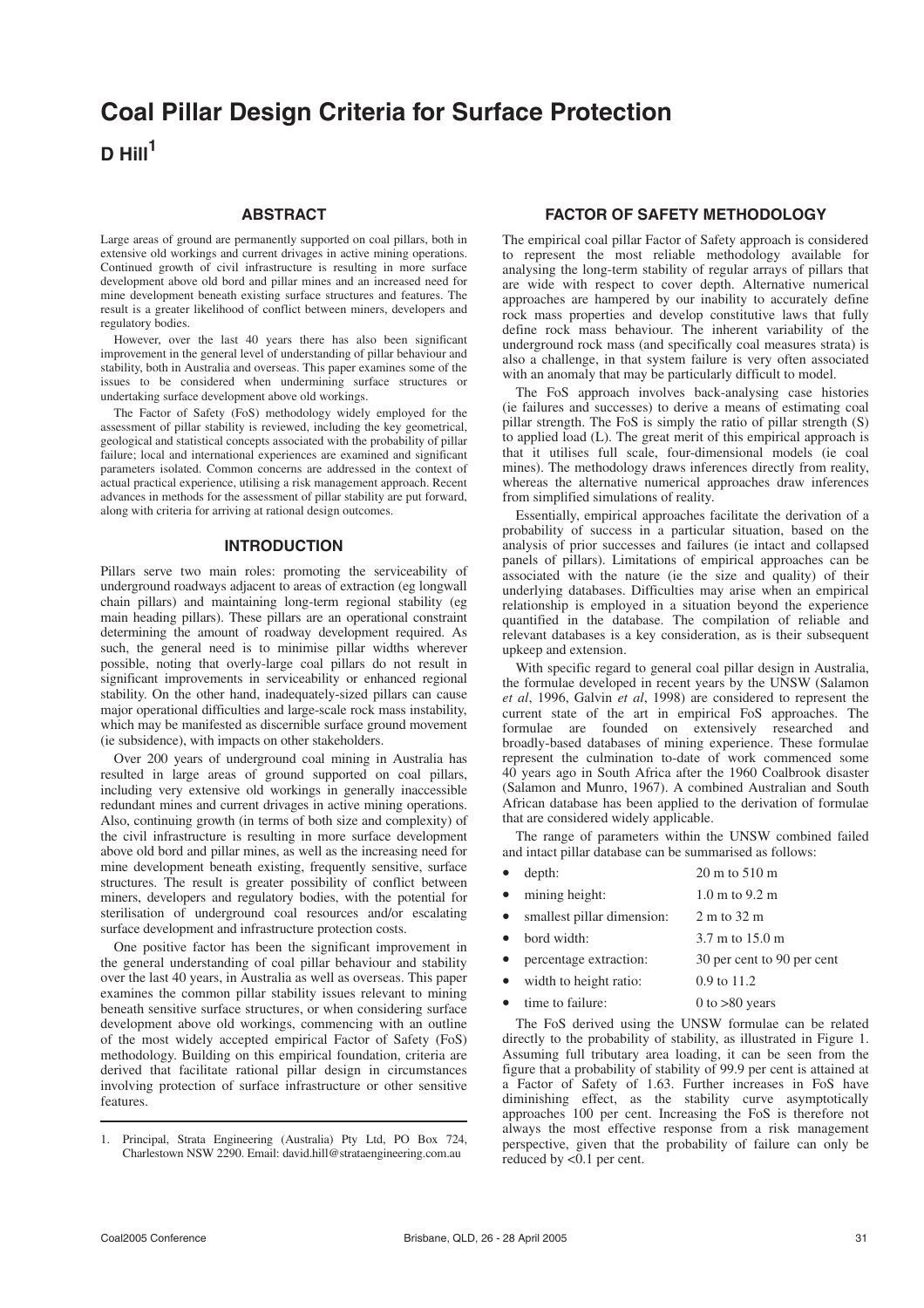

FIG 1 - Probability of a stable geometry (after Galvin, Hebblewhite and Salamon, 1999).

The consequences of failure are a key consideration, as these determine an acceptable probability of pillar failure, which in turn allows an appropriate FoS to be determined. Prudent risk management suggests that the probability of failure for long-life pillars beneath sensitive surface features should be negligible.

In Australia, long-life critical pillars (eg in main headings and for surface protection) are often designed to a minimum FoS of 2.11, which equates to a failure probability of one panel in a million, based on the power law strength equation developed by the UNSW (Galvin, Hebblewhite and Salamon, 1999). This reduces the likelihood of instability to a level that would be considered acceptable in other fields of public interest. Similar criteria are applied in South Africa, where the formulae originated (Salamon and Oravecz, 1976).

Further consideration of the nature of pillar loading is generally required for panels that are narrow with respect to depth (ie typically at panel span to depth ratios of  $\leq 1$ ). The assumption of full tributary area loading can significantly overstate pillar load in these circumstances, resulting in highly conservative and in some cases inappropriate designs. There is widespread industry experience of the stability benefits of reduced panel spans (eg in the design of main headings pillars in the Southern Coalfield and with narrow 'stress relief' pillars adjacent to longwall installation roads).

Provided that workings are designed to appropriate Factors of Safety, it is necessary to look beyond this concept to obtain any further assurance of stability that may be required. Additional factors that may require specific attention include:

- 1. pillar width to height ratio,
- 2. future pillar loading history,
- 3. the nature of the roof and floor,
- 4. the presence and impact of weak bands/discontinuities in the pillars, and
- 5. long-term pillar behaviour.

### **PILLAR WIDTH TO HEIGHT RATIO**

The role of increasing width to height ratio in promoting enhanced pillar stability has long been known. Back analysis of case histories from around the world has shown that width to height ratio exerts a major influence on coal pillar strength. At low ratios (<3) overloaded pillars tend to fail in a brittle, uncontrolled fashion, whereas at higher ratios (>4) the coal pillars demonstrate a more plastic form of deformation: significant displacement may take place in the form of convergence of the roof and floor, as well as rib spall, but the pillar core remains confined and tends to retain its load carrying ability, generally without failing in the commonly understood sense.

This was illustrated by Das (1986) in tests on Indian coals, see Figure 2. It was also shown by Madden (1987) with tests on sandstone discs during the development of the squat pillar formula (he used sandstone because coal samples are more heterogenous and difficult to prepare), see Figure 3. It is noteworthy that the shapes of the stress-strain curves are similar at equivalent width to height (w/h) ratios for the two materials.



FIG 2 - UCS test results on coal samples (Das, 1986).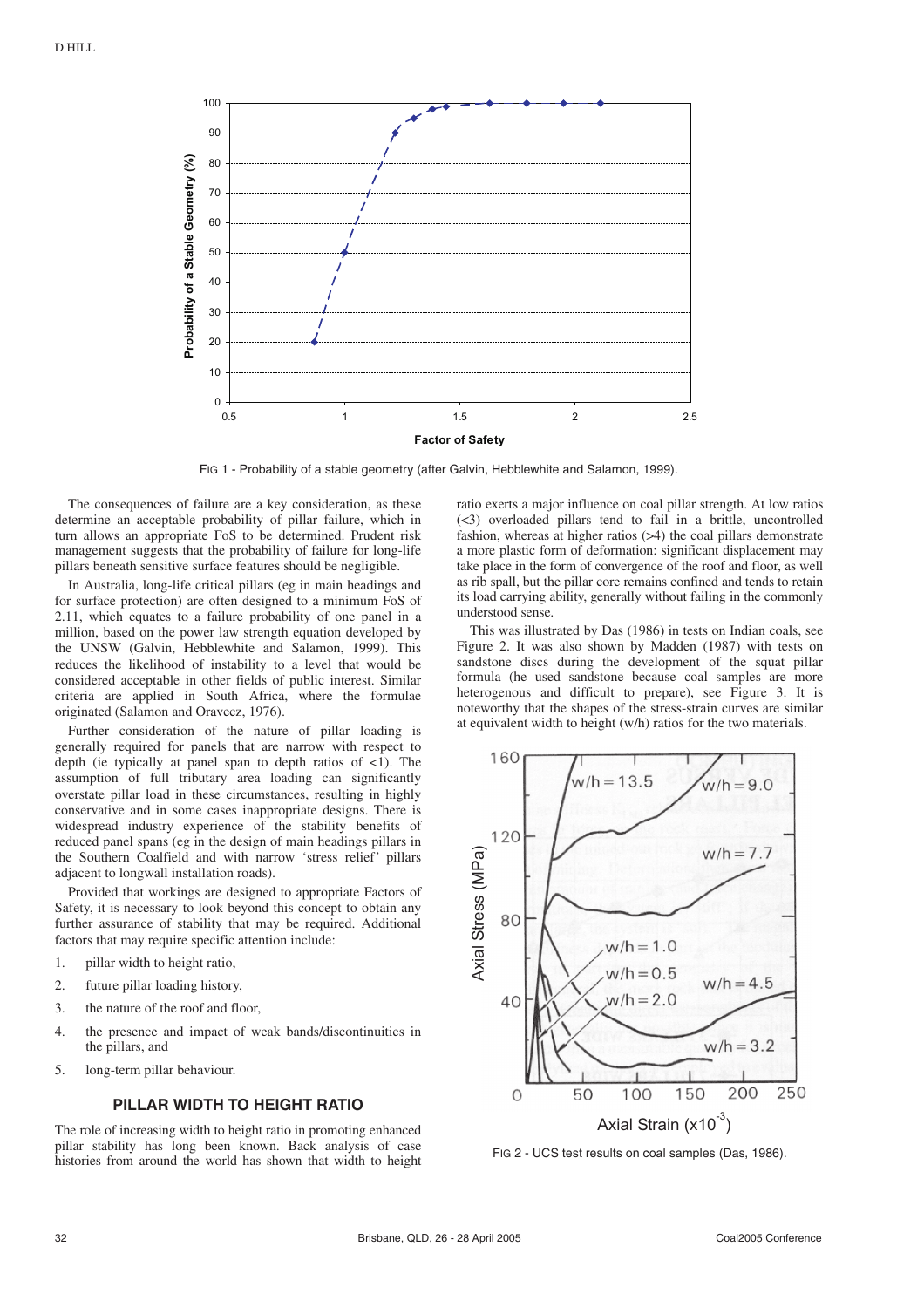

FIG 3 - UCS test results on sandstone samples (Madden, 1987).

International industry experience confirms the importance of width to height ratio to pillar stability. Incidences of collapse are concentrated at low ratios, see Figure 4.

Width to height ratio, applied in conjunction with other criteria (eg FoS), is a useful indicator of design reliability. This is illustrated in Figure 5 (Hill and Buddery, 2004), which presents the FoS versus pillar w/h ratio relationship for a combined database of failed South African and Australian bord and pillar panels, plus a database of highwall mining (CHM) failed pillar cases (UNSW, 1995; Madden and Hardman, 1992; Strata Engineering, 2001).

The three databases are complimentary in nature, reflecting the range of experiences of their respective industries. For example, the Australian data provides insight with regard to pillar behaviour at relatively high w/h ratios and furnishes the failed case at the w/h ratio of 8. In contrast, the South African coal industry has traditionally been characterised by geometries involving lower w/h ratios, which is partly reflected in the maximum w/h ratio of only 3.7 for a South African failed case. Similarly, CHM pillar cases cover the lower end of the range of w/h ratios, from 0.6 to 1.4.

There are no failed cases in this combined South African and Australian database with a w/h ratio of greater than 8, even at a very low Factor of Safety, and there is only one failed case at a w/h ratio of greater than 5. The highest Factor of Safety assigned to a bord and pillar collapse is 2.1 and this was associated with a w/h ratio of only 2.2. Although there are failed CHM pillars with Factors of Safety of >2, all of them have pillar width to height ratios of <2.

A limit envelope can be defined for the database of failed cases, illustrated by the curve and given by the following equation:

## w/h ratio =  $22.433e^{-1.1677*}$  (Factor of Safety)

Beyond this envelope, there is no precedent for failure within these databases. It is worth noting that the exclusion of the CHM pillar data would not materially change the shape of this limit envelope.

In the case of long life  $(55 \text{ years})$  pillars, if it is reasonable to assume that the panel is, or will at some point in the future, be subjected to full tributary area loading, then it is generally



FIG 4 - Frequency of pillar collapses versus width to height ratio.

considered prudent to design outside the envelope defined by this equation, even though there are many examples of stable pillars that fall within it.

Furthermore, in the case of important long-life pillars (eg main headings and barriers), it is considered prudent to allow an additional margin beyond this envelope. A margin of 20 per cent is the generally suggested minimum, which is defined by the second (ie outer) curve in Figure 5 and the following equation:

# w/h ratio =  $26.919e^{-0.973*}$ (Factor of Safety)

In the case of pillars required for the permanent protection of critical surface features/structures, an ongoing broader (ie global) review of coal pillar behaviour suggests that even in extreme circumstances involving unusually weak floor, coal and/or roof that the potential for failure can be effectively excluded by designing to a minimum Factor of Safety of 2.11 (ie to a failure probability of #1 in a million), coupled to a minimum width to height ratio of 5. Note that in this context, 'failure' means pillar collapse due to the failure of any element (ie roof, floor or the pillar itself) in the overall structural system. The issue of long-term pillar behaviour is addressed later in this paper.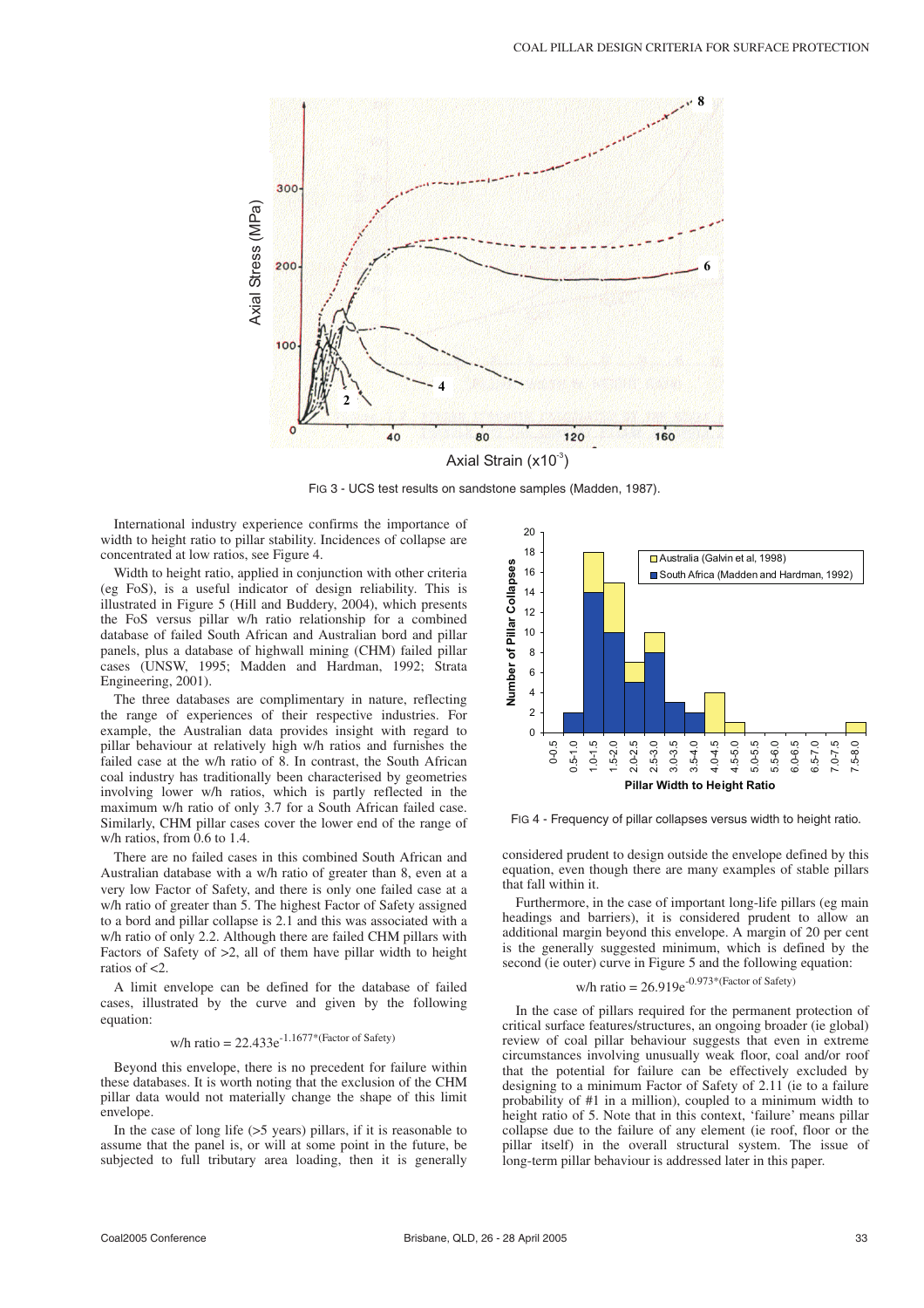

FIG 5 - Database of pillar collapses – width to height ratio versus FoS.

### **FUTURE LOADING HISTORY**

If the pillars are to be subject at some point to stress increases due to ongoing mining activities (ie abutment loading), it is usually the case that a design to a higher FoS will be undertaken. In South Africa, for example, pillar extraction workings are generally designed to a minimum FoS of ~2.

Inadequate coal pillar design associated with uncertainties and inaccuracies regarding the determination of abutment loads adjacent to extraction areas has been associated with a number of cases of instability, in Australia and overseas. This puts an emphasis on the understanding of system stiffness, the design of barrier pillars and overall panel geometry, including panel width to depth ratio.

There are circumstances that may have potentially positive impacts on the future pillar loading conditions, such as buoyancy effects associated with the gradual increase in water level and eventual flooding of old workings.

### **ROOF AND FLOOR PROPERTIES**

The South African and Australian databases from which the UNSW coal pillar design formulae have been derived cover a broad range of roof and floor materials, including mudrocks, coal, siltstone and sandstone. Therefore, these materials and the variability in coal pillar strength that may be associated with them are implicitly recognised and catered for within the Factor of Safety approach.

The uncertainty associated with the natural variability in coal measures strata usually prohibits design to low Factors of Safety (eg a FoS of 1.01 is generally unacceptable, even though strength nominally exceeds stress). Geological variability partly accounts for the scatter in the failed pillar cases population and necessitates design FoS values of typically >1.5, equivalent to very low probabilities of failure.

Pillar failures historically associated with weak floor can often be explained in terms of the criteria outlined previously (notably FoS plus w/h ratio). Even in known very weak floor environments, incidences of pillar collapse are again concentrated at low w/h ratios, see Figure 6.

Nonetheless, specific consideration should be given to the application of these design formulae in the presence of extremely weak roof and floor materials. In Australia, the Awaba Tuff



FIG 6 - US cases of pillar collapse in weak floor conditions (Marino and Bauer, 1989).

(a claystone unit in the floor of the Great Northern Seam) has warranted particular attention. This unit tends to deteriorate in the presence of moisture.

### **DISCONTINUITIES/WEAK BANDS**

The potential impact of discontinuities (ie localised structural defects), such as faults, diminishes rapidly as the width to height ratio of the pillars increases. This is shown schematically in Figure 7. Similarly, the influence of weak bands decreases as their aspect ratio (length/width) increases with increasing pillar width.

Again, the database encompasses pillars in a significant number of seams in different geotechnical environments; consequently the existence of pillar weaknesses is largely reflected and implicit within the variability in the failed and intact pillar cases, such that these weaknesses are very largely catered for by adopting appropriate FoS values.

Cases in which the competency of the coal seam is specifically regarded as a critical issue are rare and there are none known of in Australia.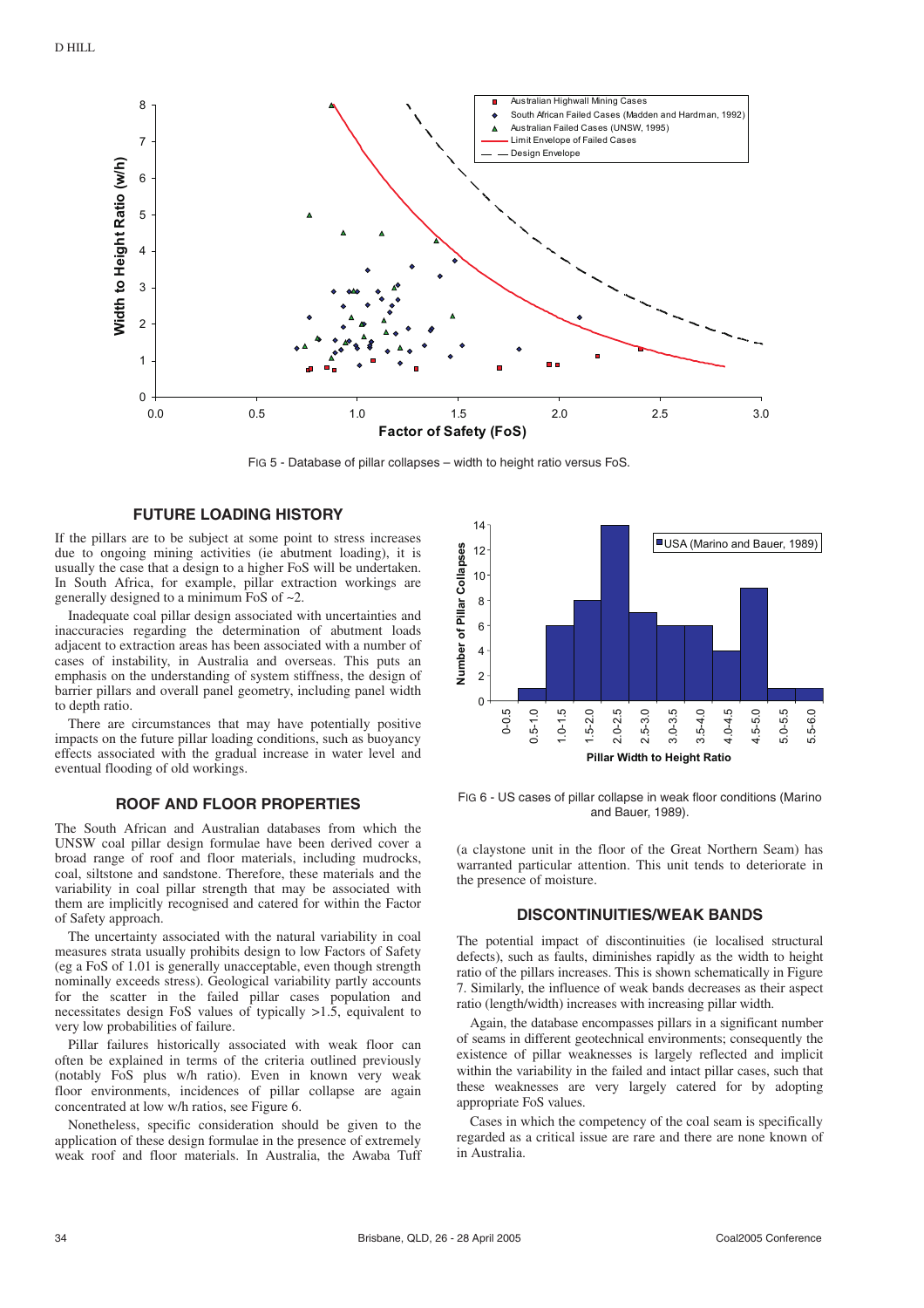

**Width to Height Ratio = 8**

FIG 7 - Increasing pillar width to height ratio reduces the impact of geological structure.

### **LONG-TERM PILLAR BEHAVIOUR**

The issue of the potential for long-term deterioration of workings leading to failure is an important consideration with regard to surface protection and can be addressed in the context of industry databases. It can be seen from Figure 8 that the great majority of pillar collapses occur within a short period of mining. In the Australian and South African databases, apart from one uncertain Australian case history (ie at between 80 and 170 years) the maximum recorded time interval between mining and subsequent failure is 52 years and the median time to failure is four years. Experience from the USA is generally consistent with this, even in unusually weak floor conditions.

Expressed in the context of pillar FoS and w/h ratio values, it can again be shown that the likelihood of failure reduces with time. Referring to Figure 9, it can be seen that after an elapsed period of 20 years, there are no cases of pillar collapse at FoS values of >1.5. After 40 years, there are no failed cases at FoS values of  $>1.4$ ; after 80 years no failures at an FoS of  $>1.1$ .

Referring to Figure 10, it is seen that after a period of ten years, there are no cases of collapse involving pillars with width to height ratios of  $>3$ . After 40 years, there are no failed cases at w/h ratios of >2.

The industry databases strongly suggest that the majority of failures occur within a short period of mining, due either to inappropriate design or some local anomaly. As time progresses, the actual likelihood of failure decreases and those collapses that do occur involve pillar designs that would be considered increasingly marginal. There is no evidence to suggest that failure becomes inevitable or even more likely over time. On the contrary, the historical data suggests that pillar deterioration (eg associated with spall and weathering) tends to a limit over time.

### **SUMMARISED DESIGN CRITERIA BASED ON FoS AND W/H RATIO**

As discussed, pillar design criteria should reflect the specific requirements and nature of the workings (eg short-term production panel, as opposed to long-life pillars with critical surface protection constraints). Pillar design should also give consideration to panel span versus depth, system stiffness and the nature of the loading environment. Based largely on the preceding considerations, the general approach suggested by Strata Engineering for pillars subject to full tributary loading can be summarised as follows:

- 1. short-term production panels, with considerable local knowledge: design may be within the failed pillar database limit envelope, under controlled circumstances;
- 2. short-term production workings (general): designed on the basis of being beyond the failed pillar database limit envelope;
- 3. key underground workings, such as main headings, with medium to long-term serviceability requirements: design on the basis of the limit envelope plus 20 per cent (ie the outer database curve); and
- 4. underground workings beneath critical surface structures and/or features (eg key infrastructure, such as railways/ waterways): design on the basis of a minimum w/h ratio of 5 (ie 'squat' pillars) with a minimum nominal FoS 2.11 according to the UNSW 1998 formulae (ie a nominal probability of failure of one in a million).



FIG 8 - Time to collapse for Australian and South African pillar cases.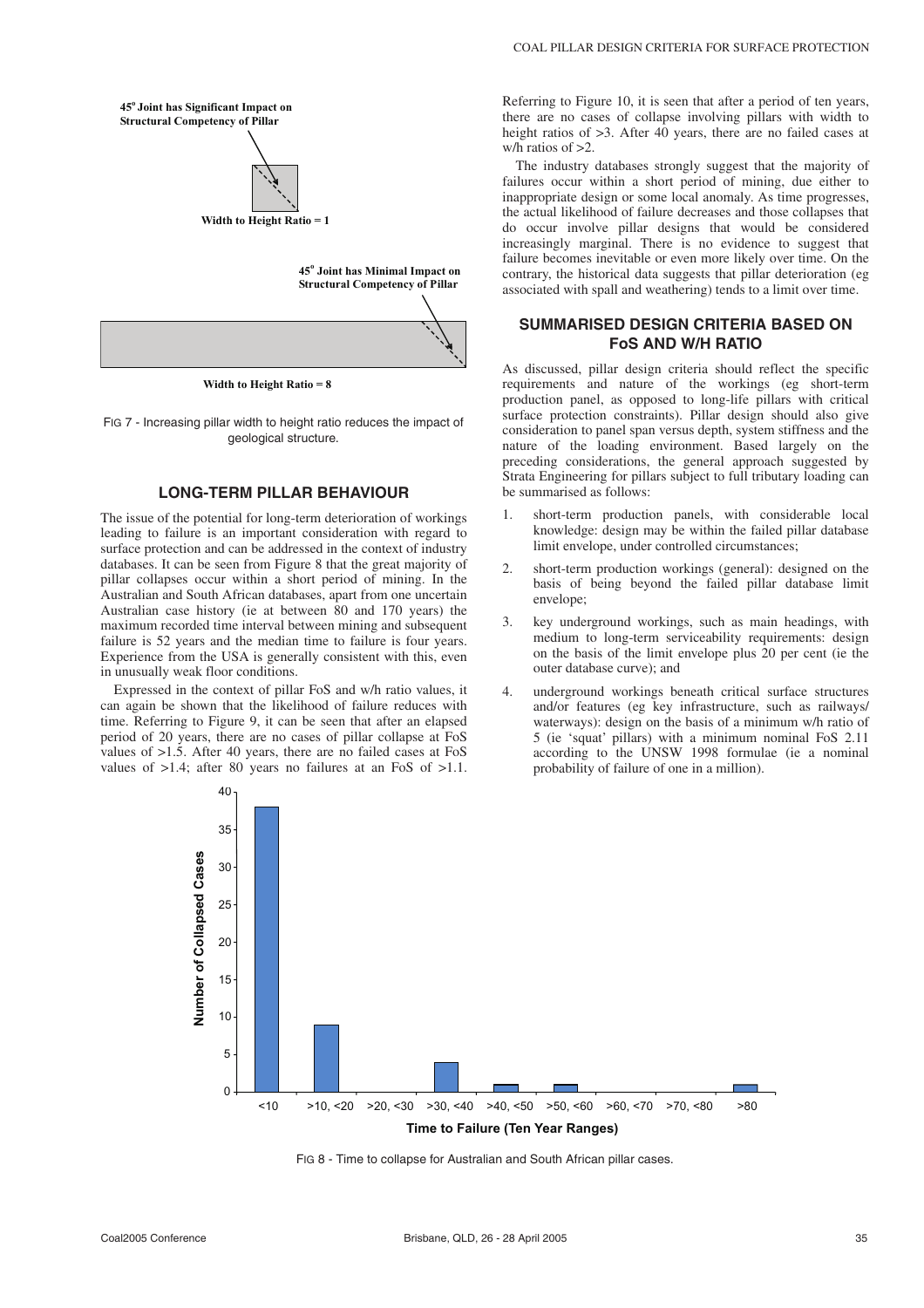









FIG 11 - Design criteria for bord and pillar workings based on factor of safety and pillar – width to height ratio.